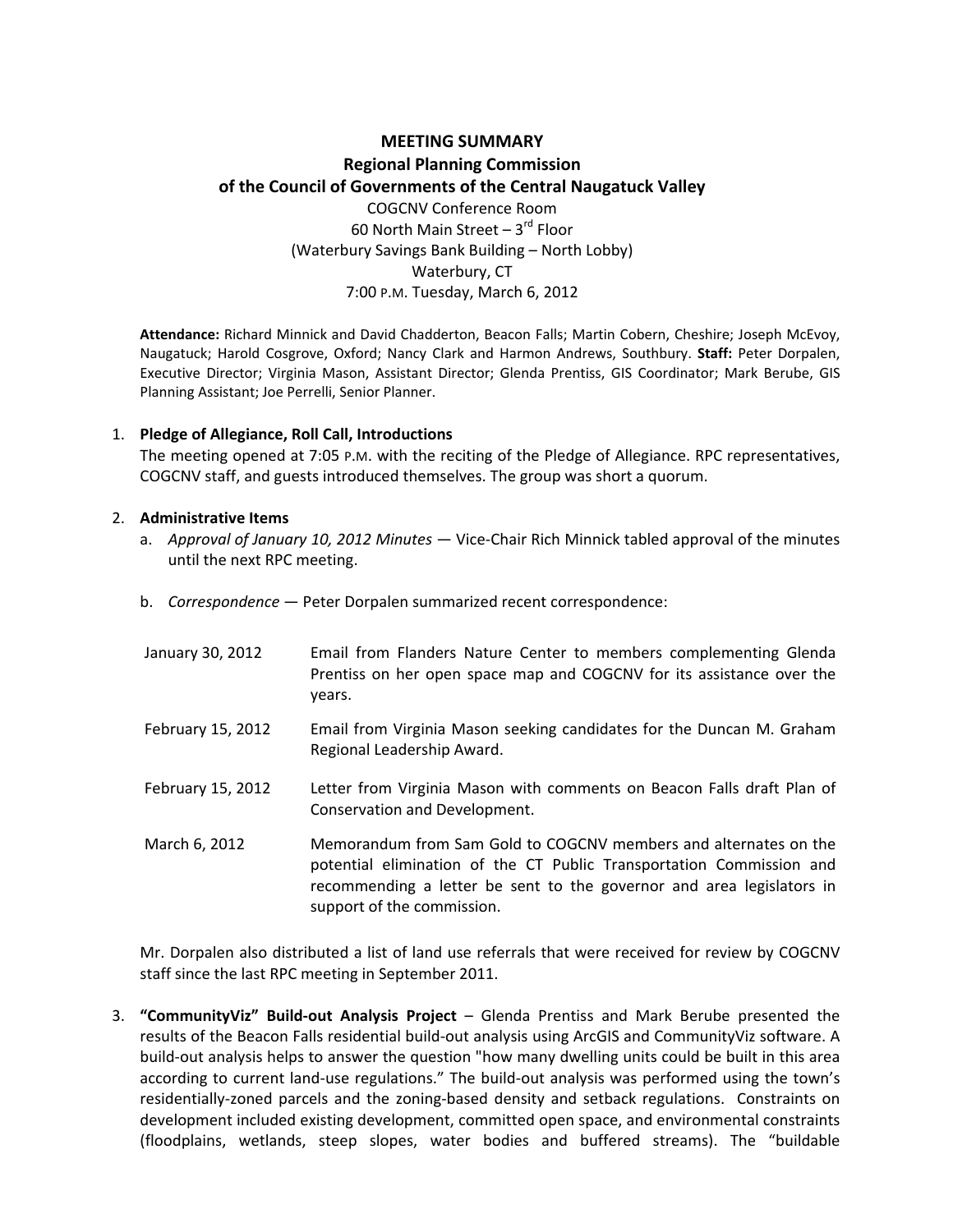residentially‐zoned acreage" is what remains after constraints on development are removed. CommunityViz calculates the number of dwelling units that the acreage can support and places the dwelling units, using the density and building separation rules in the zoning regulations. The number of new dwelling units is multiplied by the average household size as determined by Census 2010. This gives us the potential population increase and some of the common impacts that could result from this growth (number of new school children, vehicle trips per day, CO auto emissions). The CommunityViz build‐out projects that Beacon Falls could potentially have 897 new dwelling units, which would increase the population by 2,332.

- 4. **Regional Planning Commission's Role in Cross Acceptance of State and Local Plans** Virginia Mason discussed the RPC role in cross acceptance of the State Plan of Conservation and Development. In January, COGCNV hosted a Planner's Lunch with OPM officials to talk about the new state plan and the COGCNV's possible role as cross-acceptance facilitator. In February, COGCNV voted to serve as the regional cross-acceptance facilitator. OPM sent out a checklist with six goals and requested that each regional and municipal plan be compared to these goals. Questionnaires were submitted to the towns, and staff has already received responses from 11 of 13 of the region's municipalities. OPM has also asked for photographs to be incorporated into the State Plan. Glenda Prentiss presented some of the photos that were submitted from the Southbury Planning Commission to be considered for the State Plan.
- 5. **Draft Unified Transportation Planning Work Program for FY2013‐FY2014** Peter Dorpalen presented the draft Work Program, which outlines the transportation planning work that COGCNV will perform over the next two years. Staff met to discuss what new projects could be covered after having recently completed a new Long Range Transportation Plan and Transportation Improvement Program. Mr. Dorpalen mentioned a few initiatives that came out of the meeting, such as access management, website updates, and further work with the "Community Viz" program as a means of improving public outreach through enhanced visualization techniques.

#### 6. **Other**

- a. *Regional Animal Shelter Study application* Peter Dorpalen reported on the feasibility study for a regional animal control facility that was submitted in late December. The study may find the need for a few facilities located in different parts of the region. By promoting regional cooperation, towns can save on the cost of animal care, work together to bring in volunteers, share in marketing, and advertise adoptions. Eventually, the region may be able to take over animal control functions to provide even greater cost savings to the towns. NECCOG was presented as a model for providing this service on a regional level.
- b. *Long Term Care Facility Emergency Planning Study –* The Public Health and Medical subcommittee, ESF‐8, in DEMHS Region 5 requested a long term care facility planning study under the FY 2010 funding cycle. We now have a contract for a study that has been quoted at \$87,000, with \$70,000 committed from the FY 2010 Spending Plan and the balance committed through additional statewide funding sources. This is a continuation of a study done in the Capitol Region, which is also currently underway in Fairfield County. It will look at addressing evacuating public and private long term care facilities and how limited resources may be shared. The agreement was signed last week by the COGCNV chairman.
- c. *Congested signalized intersection study* Joe Perrelli reported that staff is reviewing traffic signals along congested corridors to see if they can be retimed to improve traffic flow as a costeffective means of reducing congestion and improving air quality. Mr. Perrelli presented the software program that is used to perform the analysis of the intersections and discussed its benefit in optimizing signal timings and its value as a visualization tool. If anyone has ideas for intersections that can benefit from retiming, they can contact the COGCNV office to request a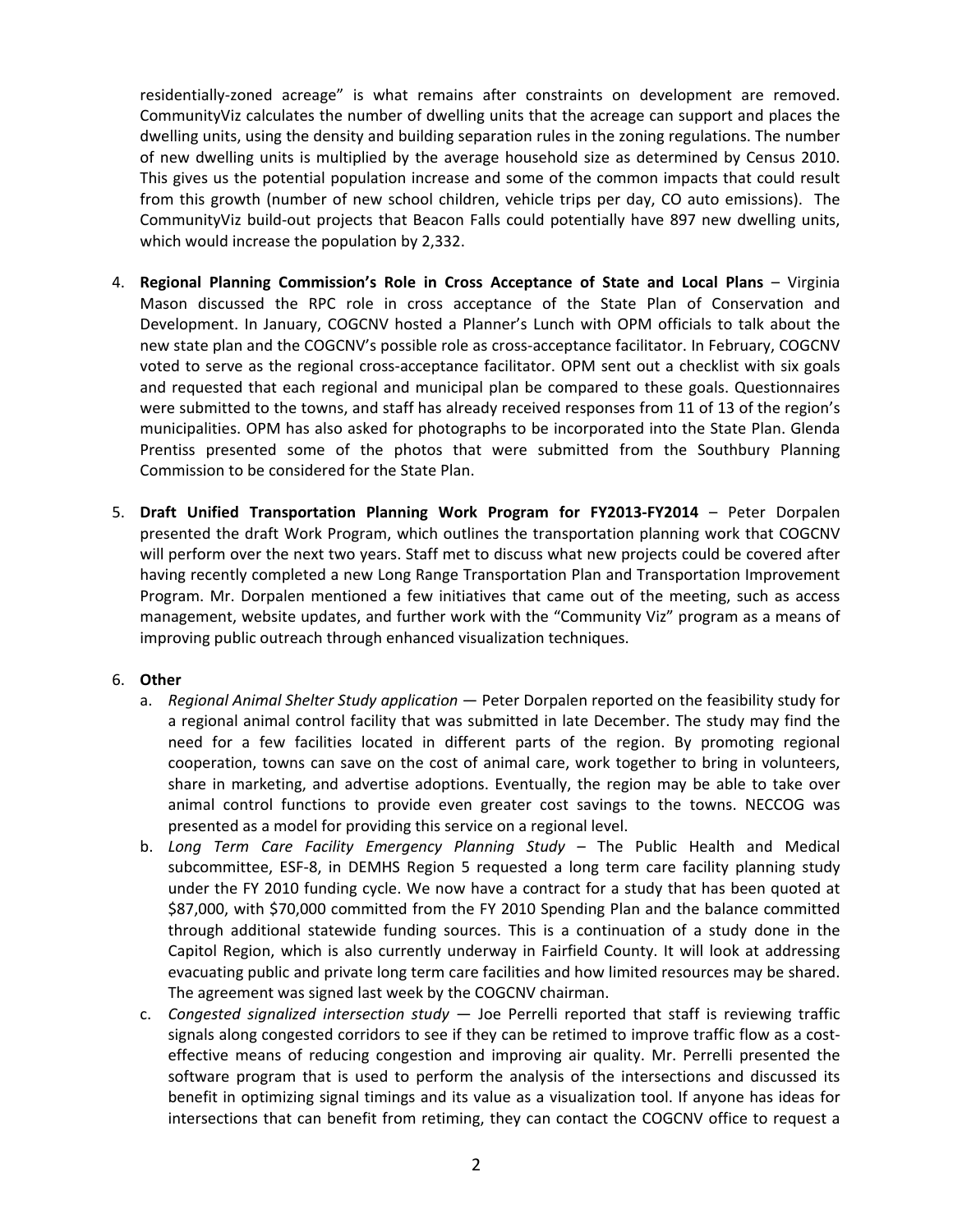review.

- d. *Transportation Improvement Program: 2012‐2015 (TIP)* —Chair Rich Minnick recommended removing this item from the agenda. The TIP was approved by COGCNV on January 20, 2012.
- e. *Land use educational training* Virginia Mason reported that COGCNV, in cooperation with CLEAR, will again be conducting a three session land use training academy for land use commissioners on the last Wednesday of February, March, and April. Attendees of all three training workshops will receive a certificate. The workshops are free, but advanced registration is required.
- f. *Pre‐disaster mitigation planning grants –* Virginia Mason reported that COGCNV submitted applications for Oxford, Watertown, and Woodbury for updates to their pre‐disaster mitigation plans. Watertown has agreed to take the lead. Cheshire, Wolcott, Prospect, and Waterbury will be considered for updated plans. Waterbury has agreed to take the lead as fiduciary agent for that round of funding. Ms. Mason has provided information on funding for the plans to the remaining six towns in the region. Southbury expressed an interest in serving as fiduciary agent for that round of funding.

## 7. **Points of Interest / Local Activities**

### *Cheshire*

Martin Cobern reported that:

- The town has been quiet, but the budget season is starting.
- The new bubble for the community pool has arrived. It should be open at the end of the month.
- The two professional buildings are being developed on the old Stone Works site.

## *Southbury*

Nancy Clark reported that:

- Planning and Zoning is at work on a new Plan of Conservation & Development. The commission expects to go to public hearing within 4 to 6 weeks.
- The plaza that burned down has been rebuilt and is now occupied.
- A few cottages have closed at Southbury Training School. Several committees in town are coming together to create a committee to discuss plans for its future use.

Harmon Andrews reported that:

- Heritage Village did not lose power during the October 2011 snowstorm.
- Former Oxford RPC representative Herman Shuler got a job working for Hayes Construction.
- The Southbury Training School will have access to the Heritage Village sewer company.
- The property assessments are now available on the town website.
- The new President of the Waterbury Hospital talked to the Southbury Rotary Club and spoke about the coming merger of Waterbury and St. Mary's Hospitals.

# *Oxford*

Harold Cosgrove reported that:

- The blight ordinance was rejected by voters.
- Delinquent tax records were published, which caused anger among some residents who showed up to town hall to express this frustration.
- The Oxford Greens community is moving into Phase 4 of development, including 146 new homes. The developers requested a change from the original plans that would allow them to group 2 and 3 units together. The community is suing the town over parcels of land that are needed for the development so that they may reach a deal with the land owners.